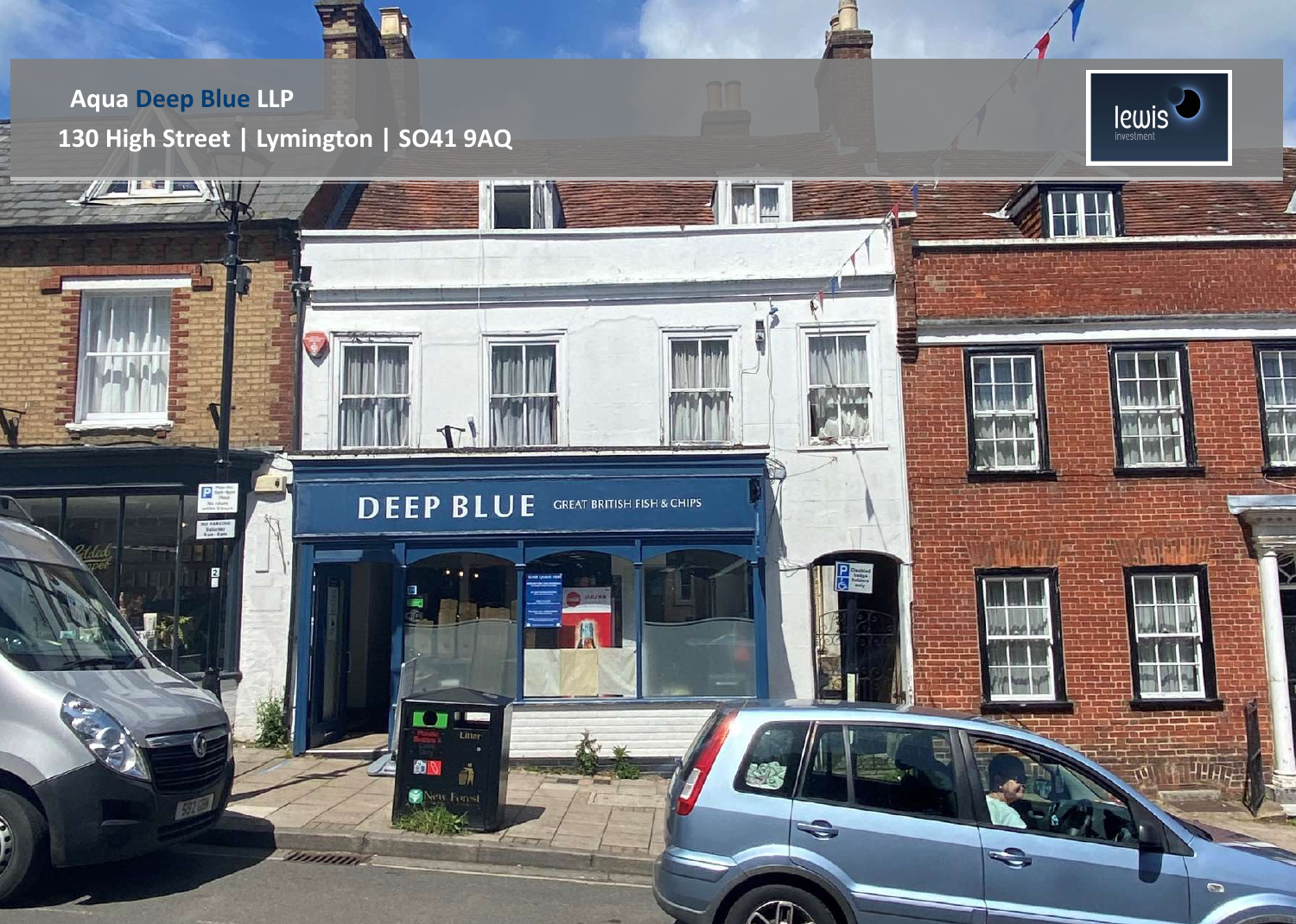# Summary of property and position

This is an excellent opportunity to buy a well located, long established fish and chip shop investment in the ever popular town of Lymington.

The Grade 2 Listed property is very well located for its use, being close to the cobbles and Old Town Quay allowing it to benefit from demand from tourists, whilst also having on street parking to the front, making it accessible for those coming by car.

In addition to the takeaway aspect to the business, there is also a good size restaurant area within the property for seated customers and over  $1<sup>st</sup>$  and 2<sup>nd</sup> floors an independently accessed 2 bedroom flat.

Whilst it is impossible at this stage to fully assess the impact of Covid on high street rents, the passing rent of £32,000 per annum seems very sustainable for this type of business.

What we can say is that they have traded through the majority of the pandemic and have often had long queues outside over this period and we would see it unlikely they would wish to exercise the next break in 2025 based upon current activity.

This property is just round the corner from Lewis Property Services office.

# The Property

| <b>Purchase Price:</b> | £500,000                                |
|------------------------|-----------------------------------------|
| Tenure:                | Freehold                                |
| Tenant:                | John Hunter and Anne Theresa Hunter     |
|                        | (assigned to Deep Blue Restaurants Ltd) |
| Lease:                 | 15 years from 23rd September 2015       |
| Rent:                  | £32,000 per annum                       |
| <b>Rent Review:</b>    | 5 yearly upwards only - next review     |
|                        | September 2025                          |
| <b>Break Options:</b>  | Tenant only every 5th Anniversary -     |
|                        | September 2020 not exercised            |
| <b>Repairs:</b>        | Tenant responsible                      |

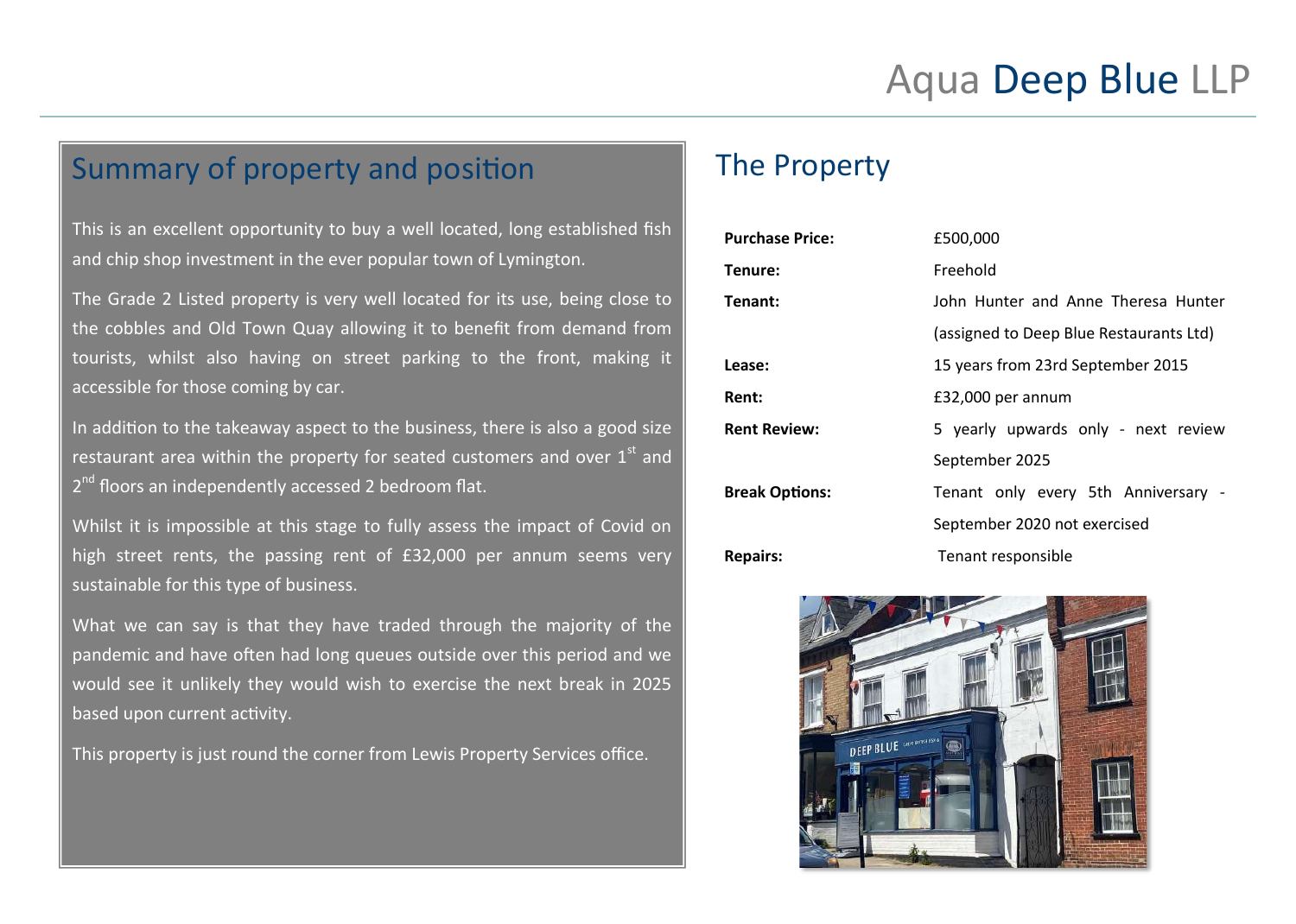# Aqua Deep Blue LLP

| <b>Description</b>                                                            | Total including VAT (£) |  |
|-------------------------------------------------------------------------------|-------------------------|--|
| Purchase price                                                                | 500,000                 |  |
| Stamp duty                                                                    | 14,500                  |  |
| Legal costs                                                                   | 9,600                   |  |
| Agents fees                                                                   | 0                       |  |
| Lewis purchase fee                                                            | 16,500                  |  |
| Float $*$                                                                     | 3,600                   |  |
| Valuation                                                                     | 1,800                   |  |
| Total                                                                         | £546,000                |  |
| * = The float is designed to provide a buffer for any<br>unanticipated costs. |                         |  |

## **The Investment**

We are delighted to present an opportunity for LLP investments from suitably knowledgeable and experienced investors.

Please note that this LLP is income paying only and there is no mortgage option.

The Immediate Income investors will accrue their share of the rent from day one after completion.

## **Potential Return**

**The syndicate is buying this property at a gross yield of 6.40%.** 

## **Immediate Income**

**Income will be paid monthly in advance at 5.30% per annum before tax.** 

An investment of £25,000 will pay income of £110.41 per month.

This document has been produced for information purposes. It is not intended to be an invitation to buy, or an investor to act upon the comments made, and all/any investment decisions should be taken with advice, having taken into account an appropriate knowledge of the investor's circumstances. Investors must satisfy key criteria before they can be considered eligible to invest. For further information please contact your personal adviser at Lewis.

The objective is to form a syndicate whose members can transfer in circa **£546,000** of funds. The syndicate will then borrow circa **£0** secured against the property.

Lewis' annual fee is 4% plus VAT of the rental income (currently **£1,280** + VAT per annum), paid quarterly in advance. Lewis Property Services (UK) Ltd annual fee is 2% plus VAT of the rental income (currently **£640** + VAT per annum). If future rents increase, then so too will Lewis' ongoing fee.